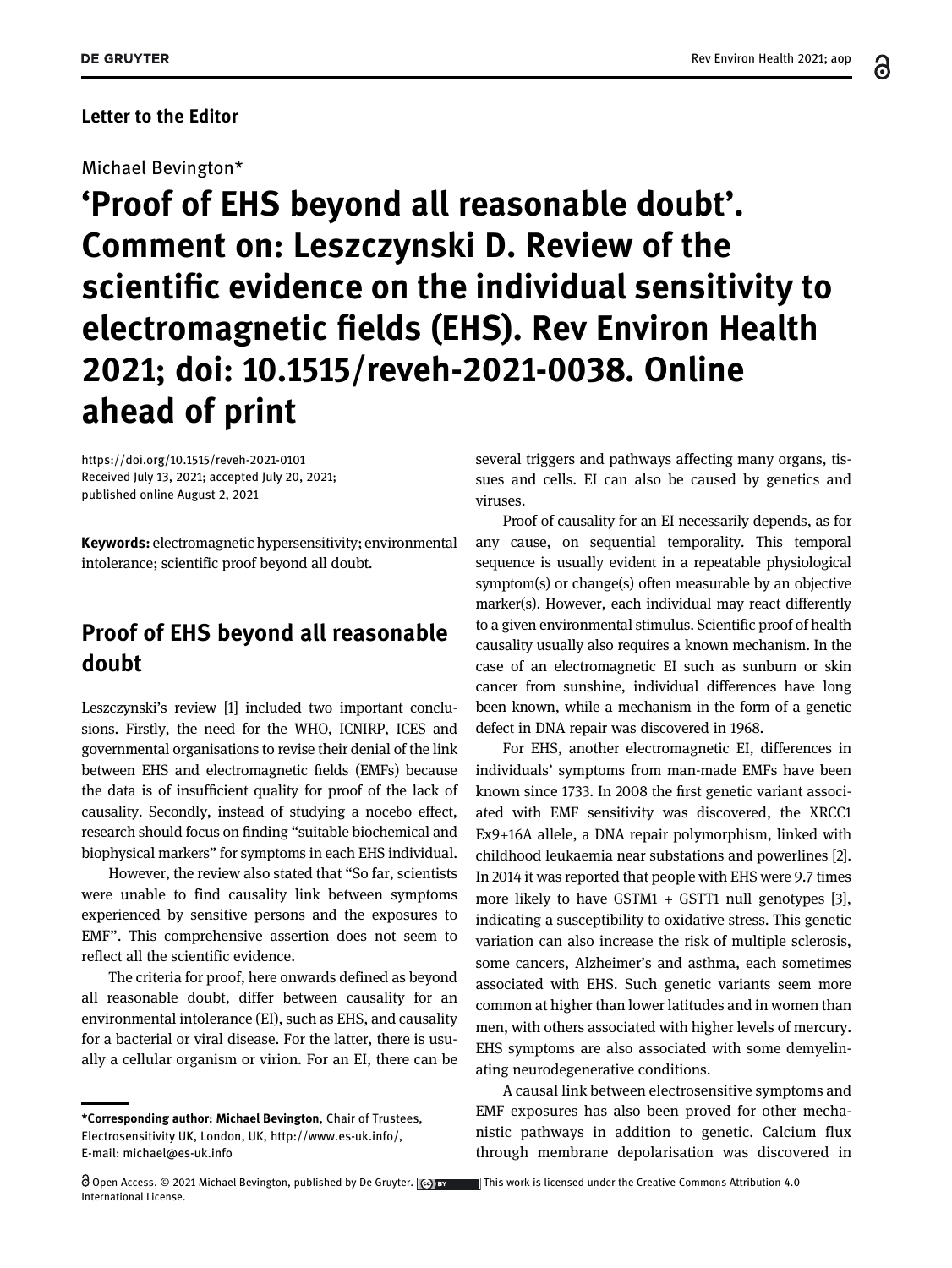1974, involving the radical pair mechanism at ELF up to MHz, as in modulated cell phone signals. Unmodulated GHz radiofrequency can generate oxidative stress and may act through ferritin, calcium spikes or water modification, but further proof is needed. Other pathways include cryptochromes [\[4\]](#page-2-3). Such EMF sensitivity occurs in 100% of people subliminally, and in 30% consciously [[5](#page-2-4)]. Hypersensitivity is associated with the 1.2% severely disabled by EMFs.

Scientific proof also partly depends on repeatability, as in provocation tests, either subliminal or conscious. Such tests were first applied to EHS in the 1980s by Dr Cyril Smith, who originated the term 'Electromagnetic Hypersensitivity', and Dr Jean Munro. Following near-quantum and non-linear insights by Professor Herbert Frölich, they first identified the specific frequencies to which an individual was sensitive. They then reproduced the EMF exposure, proving that positive provocation tests of screened subjects could be repeated accurately. Similar tests were used in 1991 at the Environmental Health Center, Texas, by Dr William Rea, who held the world's first professorship in environmental medicine at the University of Surrey in 1988. These achieved 100% success by screening for specific frequencies and rejecting 84% of subjects without consistent responses [[6\]](#page-2-5). Dr Magda Havas and Professor Andrew Marino confirmed this through similar diagnostic protocols. High accuracy in blinded provocation tests was also recorded for individuals in studies without screening, as at Essex University in 2007, but their individual data were not published and therefore lost in averaging. Some unscreened studies hypothesised without evidence a different condition, namely a nocebo effect or electrophobia, known since 1903, but inapplicable to unaware adults, some of whom suffer physiological EHS.

Further proof of EMF causality for EHS symptoms includes the 20% of subjects known since 1998 to suffer electrosensitivity symptoms during Transcranial Magnetic Stimulation. Likewise, walking fast through magnetic fields near MRI scanners can induce electric currents causing specific EHS symptoms, with a small hypersensitive subset. Similarly, some people are sensitive to geomagnetic disturbances and thunderstorms [\[7\]](#page-2-6).

Clinical evidence also contributes to proof of EHS. Specific EHS symptoms were identified from 1932 in Eastern Europe and the USSR, usually among people occupationally exposed, such as radar, radio or electricity workers. As EHS spread into the general population with the use of cell phones, Wi-Fi and smart metres, specialist EHS centres assessed greater numbers, such as Professor

**DE GRUYTER** 

Dominique Belpomme's in Paris. In 2015 he published the first comprehensive study of objective molecular biomarkers including cerebral blood perfusion scans, showing that EHS is a multi-systemic EI like chemical sensitivity. In 2021 Belpomme led 32 international experts requesting that the WHO acknowledges EHS as a distinct neuropathological disorder and includes it in its International Classification of Diseases [[8](#page-2-7)]. In 2017 Dr Gunnar Heuser published evidence from fMRI scans of brain effects [\[9](#page-2-8)]. Similar scans helped convince a 2020 government report that the U.S. diplomats in Cuba were harmed by radiofrequency weapons.

In the 1930s, sufficient proof that adverse health symptoms were caused by non-thermal EMF exposure led to the first radiofrequency guidelines being non-thermal. Non-thermal effects of radiofrequency were shown as primary, with heating secondary. In 1953 sensitivity symptoms were shown to include cancers among radar workers and, from 2004, among people living nearer a cell phone tower compared with those further away, while in 1979 increased leukaemia was found among people living near powerlines. The IARC recognised non-thermal effects by classifying radiofrequency EMFs from cell phones as a 2B carcinogen in 2011. This led to courts from 2012 fining employers, and compensating EHS employees severely affected by non-thermal EMFs.

The scientific proof of the causal link between symptoms and EMF exposures has also been accepted since the 1990s by insurers. They refuse to underwrite EMF risks except as high category like asbestos, another carcinogen. Following Sweden in 2000, like the WHO in 2005, some countries specifically recognise EHS as functionally disabling and requiring accommodation under equality legislation. In 2020 a Dutch appeal judge recognised a person with EHS as an interested party in siting a cell phone tower.

Finally, two of the review's three "essential, but still unanswered" questions – the EMF levels tolerated without conscious adverse effects and the counter-measures to protect people with EHS – were answered in some respects by the EUROPAEM EMF Guideline 2016 [[10](#page-2-9)], subsequently adapted for the International Guidelines on Non-Ionising Radiation of 2018. Typically, public health levels to prevent harm are set 10 to 50 times below the lowest experimentally proven health effects to accommodate exceptionally hypersensitive individuals. However, some non-thermal guidelines include the duration of EMF exposure to facilitate greater flexibility, while also protecting sleep locations and those proven as the most sensitive groups in society.